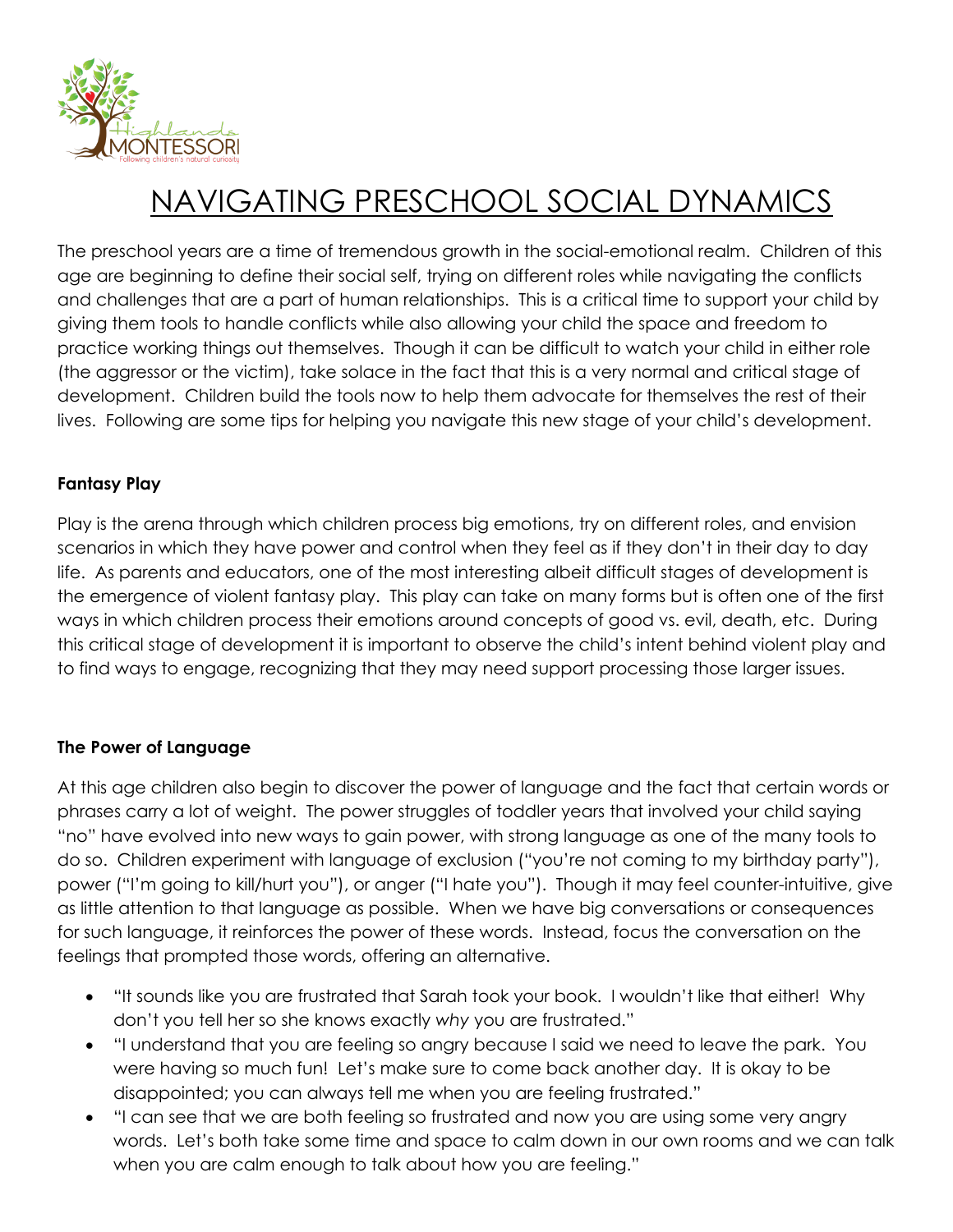## **Impulse Control**

It is important to remember that children of this age are still developing impulse control. Instead of giving extra attention to the times they were so overwhelmed and gave in to the urge to kick, push, scream, etc., try to focus on the positive times when they keep it together. This positive attention can set the tone and incentive for them to continue practicing these behaviors. It also helps to allow them to calm down, waiting for a neutral moment so that you can provide them with the appropriate tools for the next time.

### **When Your Child is the Victim**

It can be difficult to see a child who is wounded by a negative peer interaction, whether verbal or physical, and the desire to protect your child can be overwhelming. However, the most importat thing we can do is help children learn to advocate for themselves, as conflicts will continue to occur throughout their lives. Most peer conflicts are two-sided, so it is also important to help your child take ownership if needed and learn how to recognize and avoid escalating social situations.

• "I bet that really hurt when Joe scratched you. I wonder what happened to make him so frustrated? Was there a reason he was so angry? What could you have done differently to avoid making him so upset?"

Place the focus on teaching your child what they can do when they are wronged instead of focusing on the other child's behavior. The most important thing to do in these situations is to teach your child how to resolve and avoid conflicts and to self-advocate.

We teach children multiple options for handling conflict that are practiced through role-playing scenarios in a neutral moment:

- Explain to the other child why they are upset using I statements:
	- o "I'm so sorry to hear that Annie said she hates you; I'm sure that really hurt your feelings! What did you do when she said that? Next time you could tell her you didn't like that. Would you like to practice so you are ready next time someone uses unkind words?"
- Find an adult to help deescalate the situation.
- Walk away/get some space

Be sure to acknowledge it when your child handles a conflict with grace: "You told a teacher when someone was bothering you—you did the right thing!"

## **When Your Child is the Aggressor**

Possibly the only thing harder than watching your child be a victim is to see your child in the role of the aggressor. Though it can be difficult to see, trying on different roles is a normal part of childhood and a wonderful opportunity for your child to learn about kindness and empathy.

Remember to give most of the attention to the injured party; aggression of any kind should not be used as a way to give attention. Talk about how the other child might be feeling and help empathize. Most importantly, observe the root cause of the aggression. Was your child seeking power? Attention? Revenge? Help them identify those emotions and discuss alternative outlets: